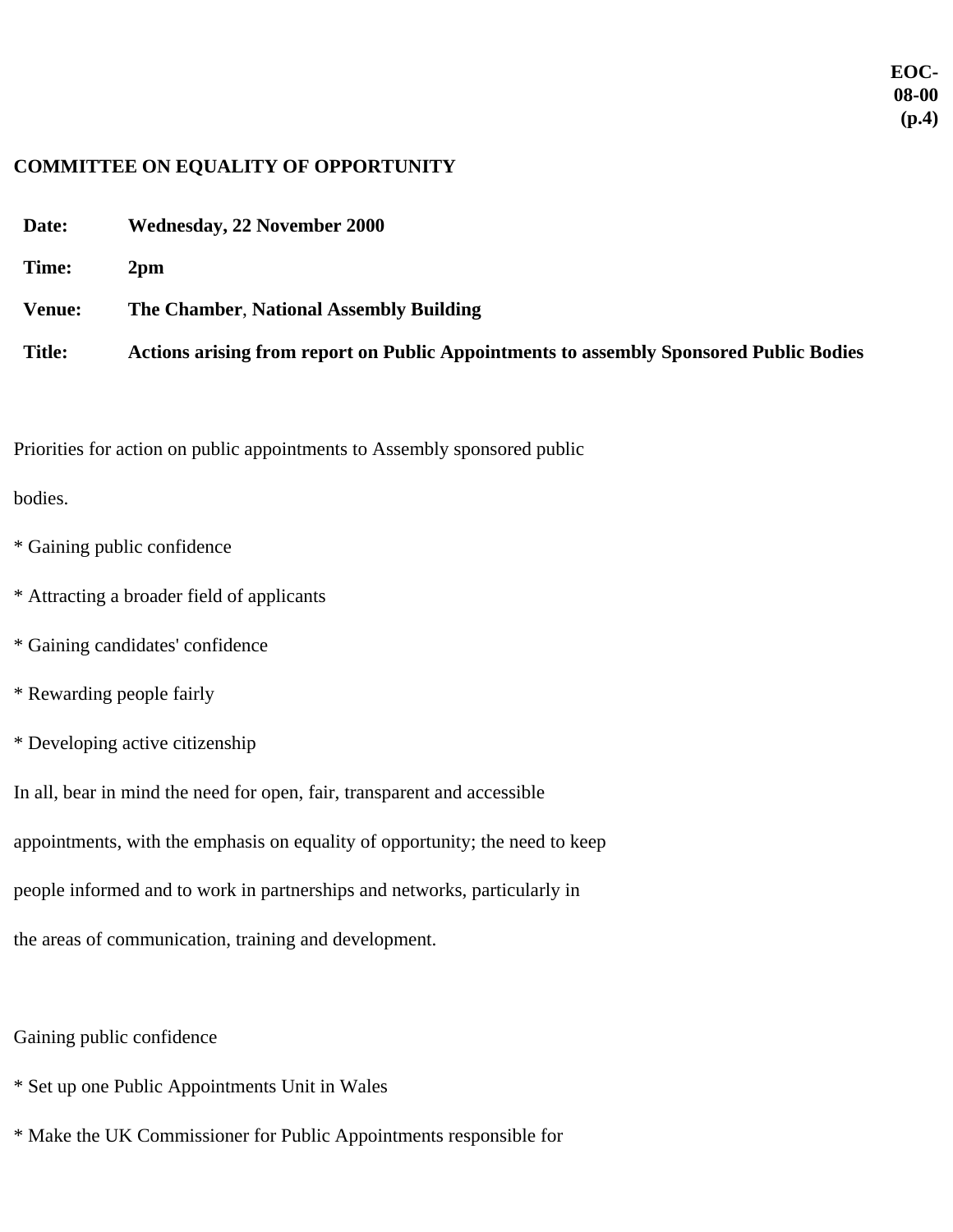Independent Assessors in Wales,

\* Define the jobs, based on competencies and the time needed to be effective in the job

\* Consult with the Equal Opportunities Commission, the Commission for Racial Equality and the Disability Rights Commission on how best to inform individuals and communities about the role and nature of public appointments \* Plan, publish and publicize public appointments in advance of a detailed recruitment timetable \* Market role models from different backgrounds

\* Improve accessibility

\* Include a Public Appointments display at all National Assembly for

Wales meetings and functions, across Wales

\* Monitor, analyse and report, to the Assembly Equal Opportunities

Committee, on an annual basis, the results of recruitment campaigns and

progress against targets

Attracting a broader field of applicants

\* Improve the impact of advertisements

\* Broaden the distribution of adverts

\* Use alternative media, versions, languages and networks

\* Devise and distribute information packs, with positive role models

\* Work with the EOC, CRE and DRC to deliver positive action training

in core skills and to build capacity by developing those with transferable

skills and experience but who are currently under represented on public

bodies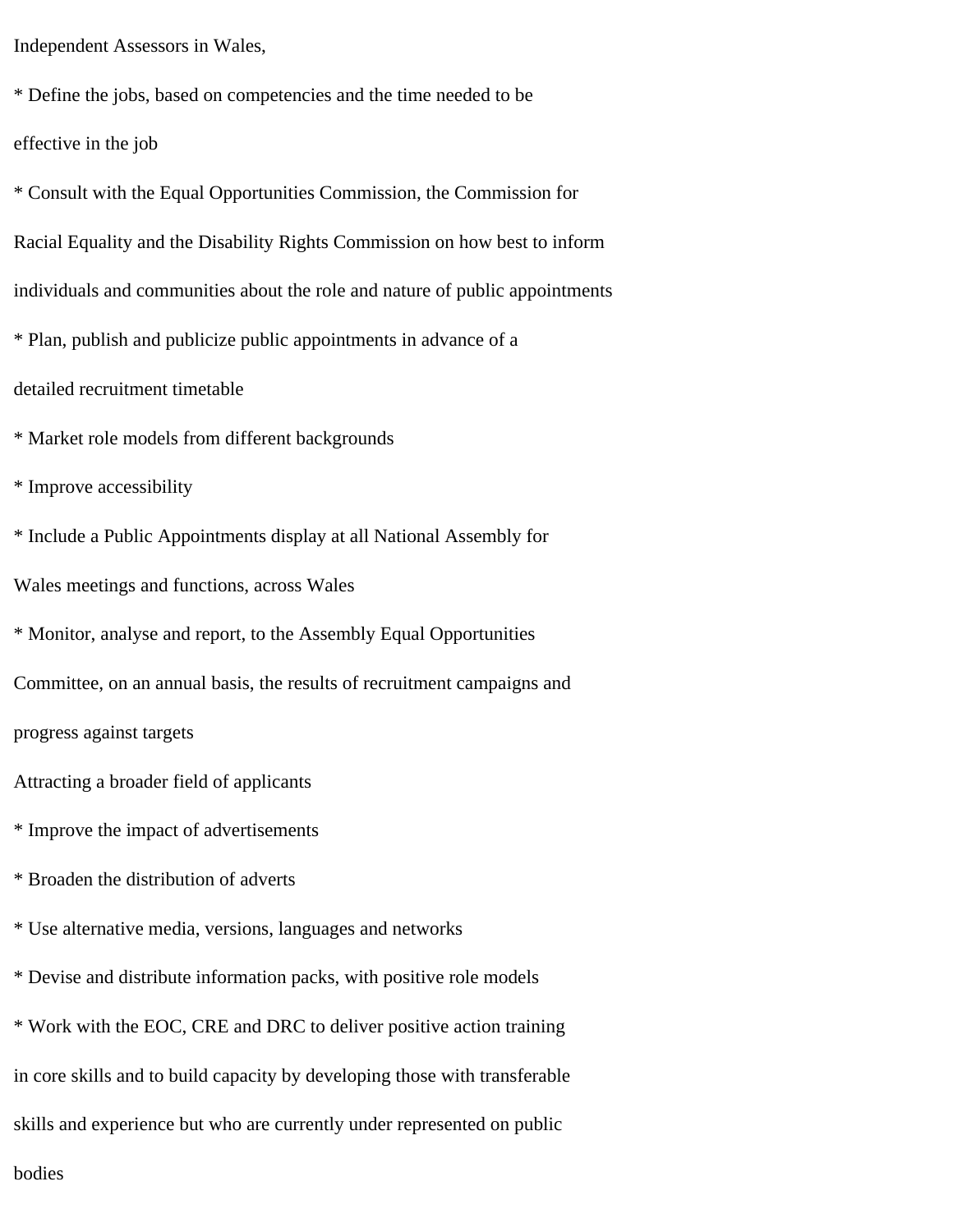\* Commission research/exit interviews into why people give up public

appointments

\* Encourage self nomination

\*

Gaining candidates' confidence

\* Make it a pre-requisite for all those involved in the recruitment

and selection process to be trained in fair selection and cultural diversity

\* Explain the process to candidates and keep them informed of the

timetable

\* Set a target to reduce the time taken from advertisement to final interview

\* Introduce objective testing methods, where appropriate \* Design a generic, competency based application form, in a variety of formats, that complies with equality of opportunity \* Provide objective feedback to candidates, as a matter of right and if applicable, suggest where else they might use their talents for public service

\* Monitor and analyse each recruitment campaign, paying particular attention to equality of opportunity and recording whether or not applicants were invited to apply

\* Train newly appointed people

Rewarding people fairly